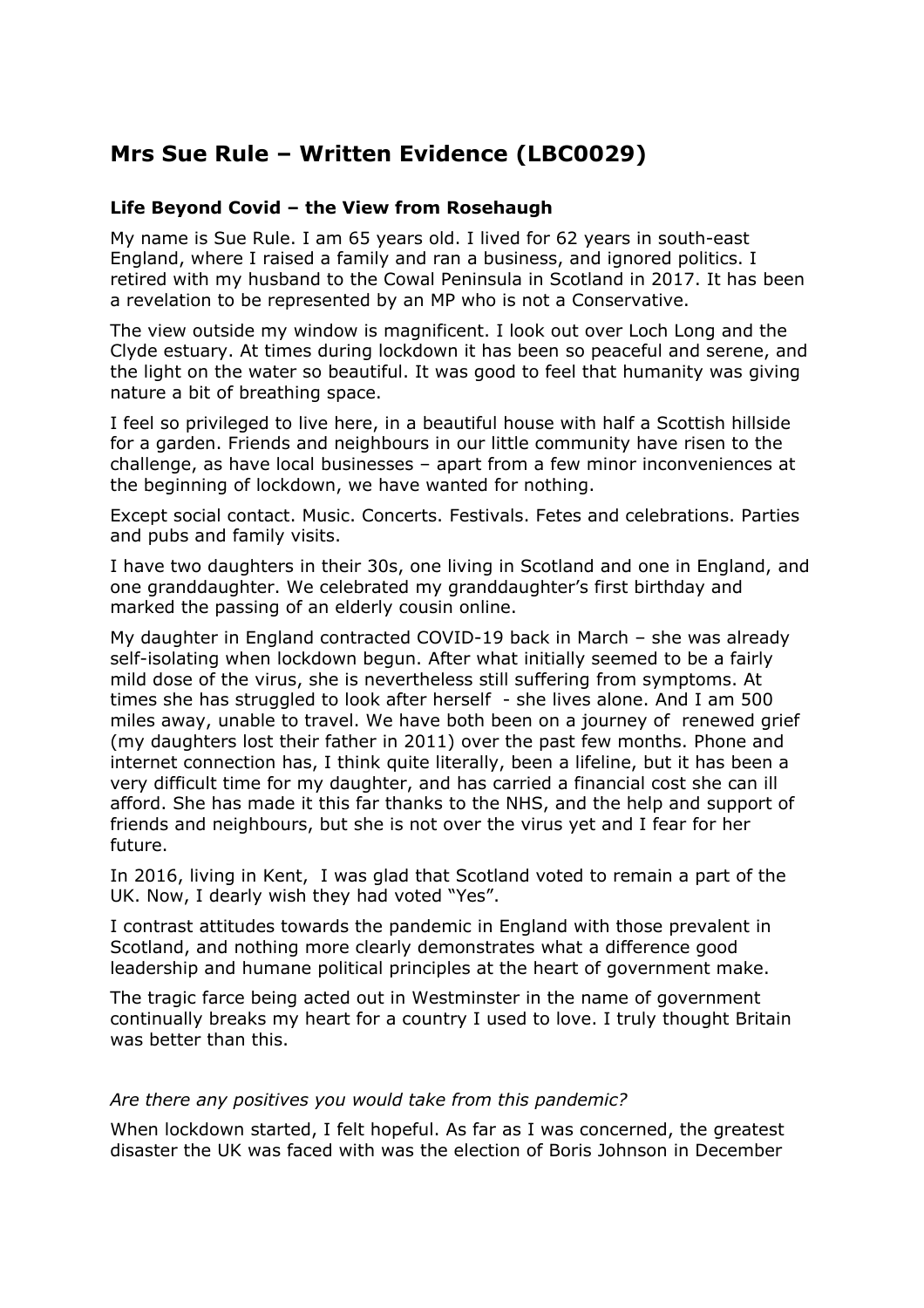2019, sentencing us to five more years of going backwards when the need to progress to a just and sustainable economic model was ever more urgent.

I thought the crisis COVID-19 presented would be a wake up call for the people of the UK. I thought it would focus hearts and minds on what really matters to us. I thought people would rediscover how important connection is, individually, socially and globally. I thought we would start to learn how to work together.

As the UK government's dismal mishandling of the pandemic developed, I thought surely people would see what kind of charlatans we had put in Westminster. Surely people would realise that life is not a spat between "Left" and "Right", that pandemics and environmental sustainability transcend political boundaries and require us to work together using best available knowledge and expertise to develop innovative, value-driven responses.

It was an exciting prospect, worth a few months of hardship. I engaged with a number of groups and on-line conversations about 'Building Back Better'. It felt as if a powerful movement was growing, a movement based on consensus around what we wanted, where previous political movements (including Brexit) had focussed on protesting against what we didn't want. We would, I felt, create a valuable and lasting memorial to the lives the virus claimed.

### *What are the things that you are most worried about?*

I'm most worried about the fact that it's not happening. I have no faith whatsoever in the competence of the UK government to do anything other than take a wrecking ball to British society. The public money needed to take us through the storm will not be available for those who need it. Money is going into the pockets of wealthy individuals and corporations, not into the community. It is clear that Government has abdicated reponsibility for the wellbeing of UK citizens, and individuals will be left to pay the price of the pandemic alone.

Personally, I am most worried about the lack of support for my daughter, suffering the "long-tail" effect of COVID-19. She has suffered huge financial hardship as a result of lockdown, and will continue to suffer as the illness lingers and prevents her returning to work – even if her work remains there for her to return to. I am fortunate in being able to support her through this, as she does not qualify for anything else. But I fear for those who have no such safety net.

Britain has already been condemned by the UN for the levels of child poverty in this country. "Generation rent" was already struggling with mountains of debt. Our public services had already been eviscerated by a political economic thinking based on asset-stripping. I dread to think how much worse it is going to get.

#### *What do you most hope changes for the better?*

I have very little hope that things will change for the better in the foreseeable future. We are stuck with the government we have, fit for office or not. Just as we are stuck with the current electoral system, fit for purpose or not. We have a politically illiterate electorate who have elected a politically illiterate government. I don't see how that can end well.

We are facing a 14% decline in the economy, and we have yet to deal with the fallout from a no-deal Brexit. Our isolation from the rest of the world will